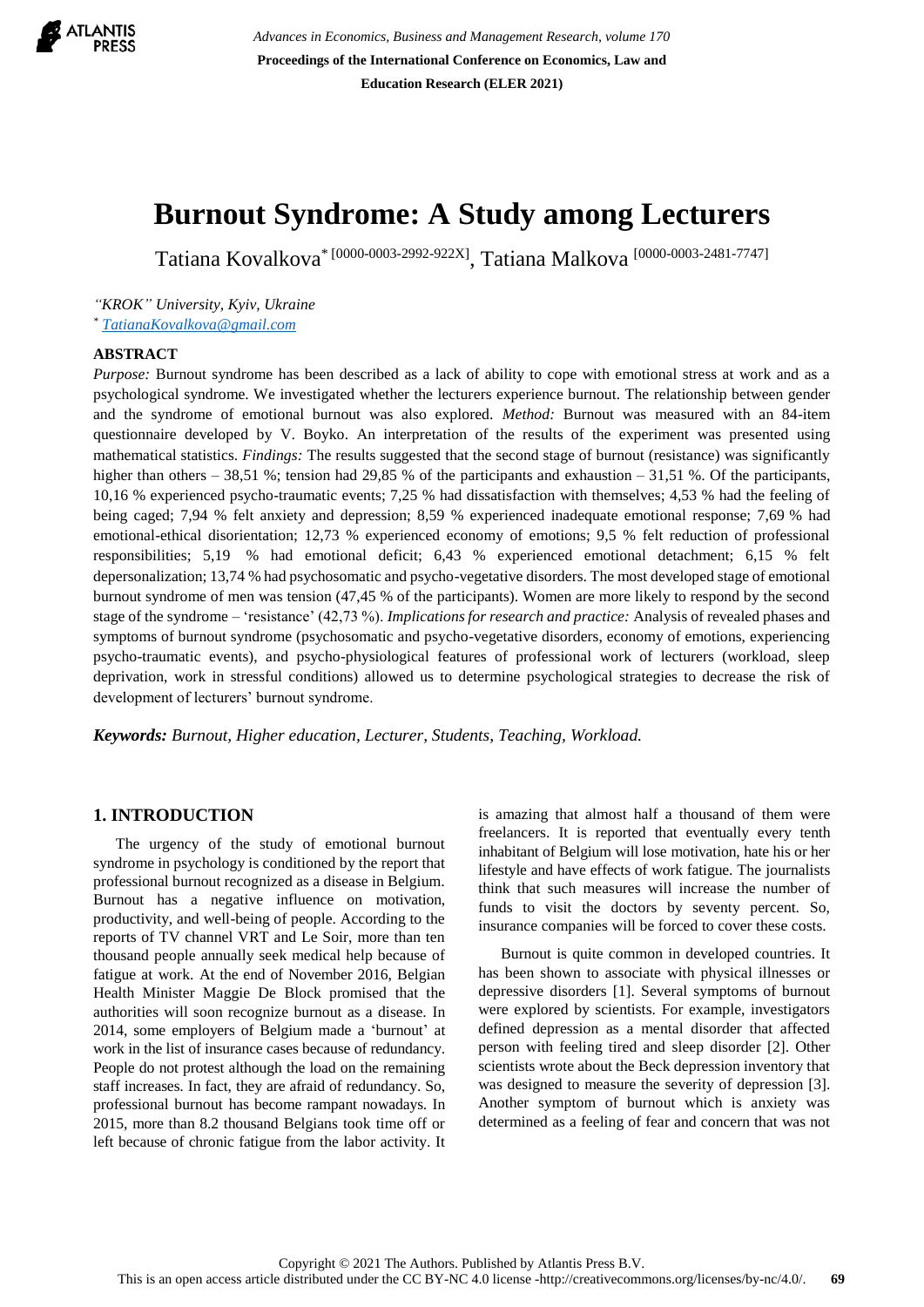associated with a specific situation [4]. Also anxiety was investigated as special test taking anxiety [5].

Nevertheless, burnout has most often been studied in caregiving professionals, nowadays teaching is one of the most stressful occupations [6]. Sources of stress and lack of job satisfaction include: low salary and status of the profession [7]; student misbehavior [8]; relationships with leaders [9]. Lecturers also have emotional interactions during their working day and have a great number of emotional demands compared to other specialists [10]. The stress and lack of job satisfaction can lead to emotional or physical exhaustion, negative behavior about teaching, reducing the feeling of one's own accomplishment [11].

Teaching is an emotional profession, nowadays there is little research on the emotional aspects of teachers' lives [12]. To our knowledge, teachers who experience more positive emotions report greater job satisfaction [13] and less burnout. Positive emotions help teachers to struggle with negative emotions and build good personal relationships with others [14]. Consistent with previous research, teachers who report greater support from leaders also have greater job satisfaction [15] and less burnout [16]. Some researchers have focused on burnout syndrome and job satisfaction of secondary school teachers [17].

We will investigate the fourth level of education. Higher education in Ukraine is managed by the Ministry of Education and Science of Ukraine which coordinates the activities of higher educational establishments. It controls the higher schools which are under other ministries. According to the Education Law, higher education includes the following categories of establishment: level I – vocational schools and other higher educational establishments of a corresponding level; level II – colleges and other higher educational establishments of a corresponding level which teach Bachelor's and Junior Specialist's courses; level III – institutes, conservatories, academies and universities that teach Bachelor's and Specialist's, as well as Junior Specialist's courses; and level IV – institutes, conservatories, academies and universities which teach Bachelor's, Master's and Specialist's courses. Nowadays the educational system comprises two stages: undergraduate and graduate, with several degree levels.

Teaching is quite a demanding activity. Every year a lot of lecturers feel themselves unable to continue their professional activity. They feel tired and exhausted. Investigations in this field show that a great number of teachers experience exhaustion symptoms during their careers. Although, teachers are regarded as a group for excessive labor, several studies investigating burnout have been conducted in the health care profession and nurses [18], few studies have measured burnout of teachers [19]. University lecturers experience a great deal of stress throughout their careers. So education is a 'very or extremely stressful' profession [7]. Stress and burnout of lecturers have reached all levels, threatening the quality of education.

Burnout was first defined in 1974 by psychiatrist H. Freudenberger [20] as a syndrome that is commonly observed in health care workers [21]. Scientist described a negative occupational phenomenon 'burnout' that is a state of physical exhaustion [22]. It occurs in peopleoriented and service work. Characteristic features of this syndrome are emotional exhaustion, depersonalization and reduced personal accomplishment. The first symptom is an emotional exhaustion which refers to feelings of being depleted of the emotional resources. The second symptom is depersonalization which is a cynical attitude toward people at work. Lack of personal accomplishment, that is the third symptom, is the selfperception of a decline in personal self-efficacy and competence. People who experience all three symptoms have the greatest degree of burnout, although emotional exhaustion is a powerful symptom of burnout. So, burnout is a psychological syndrome that takes place in reply to chronic job stressors [21].

Burnout syndrome has been described as a lack of ability to cope with emotional stress at work and as an extreme use of energy which leads to a feeling of exhaustion [20]. С. Cherniss defined five clinical symptoms of burnout syndrome. They include: physiological illnesses (insomnia, tiredness, headaches, exhaustion); emotional symptoms (insufficient amount of emotions, emotional instability, indifference, sensibility, pessimism, impatience and inflexibility in relationships with colleges, friends and relatives); behavioral symptoms (eating problems, indifference to food, during the professional activity such people have a desire to relax); intellectual displays of a teacher (decline of interest in new concepts, ideas and alternative approaches to solving problems concerning the professional activity); social symptoms (low social activity, decrease of interest in leisure and hobbies, social contacts are limited, miserable relationships with colleagues at work and in family, etc.) [23].

In 1976 a famous psychologist C. Maslach wrote about professionals who lose their emotional feelings after months of listening to clients' problems. She said that burnout occurred when professionals could not cope with such emotional stress [21]. Since the development of the Maslach Burnout Inventory [24], burnout syndrome has been widely studied. Although no final consensus for the definition of burnout and no binding diagnostic criteria for its evaluation [25] have been declared. Burnout syndrome is considered as a consequence of constant work-connected stress [21].

Therefore, burnout syndrome has been described as a lack of ability to cope with emotional stress at work and as a psychological syndrome. Relatively little is known, however, about lecturers' burnout. However, such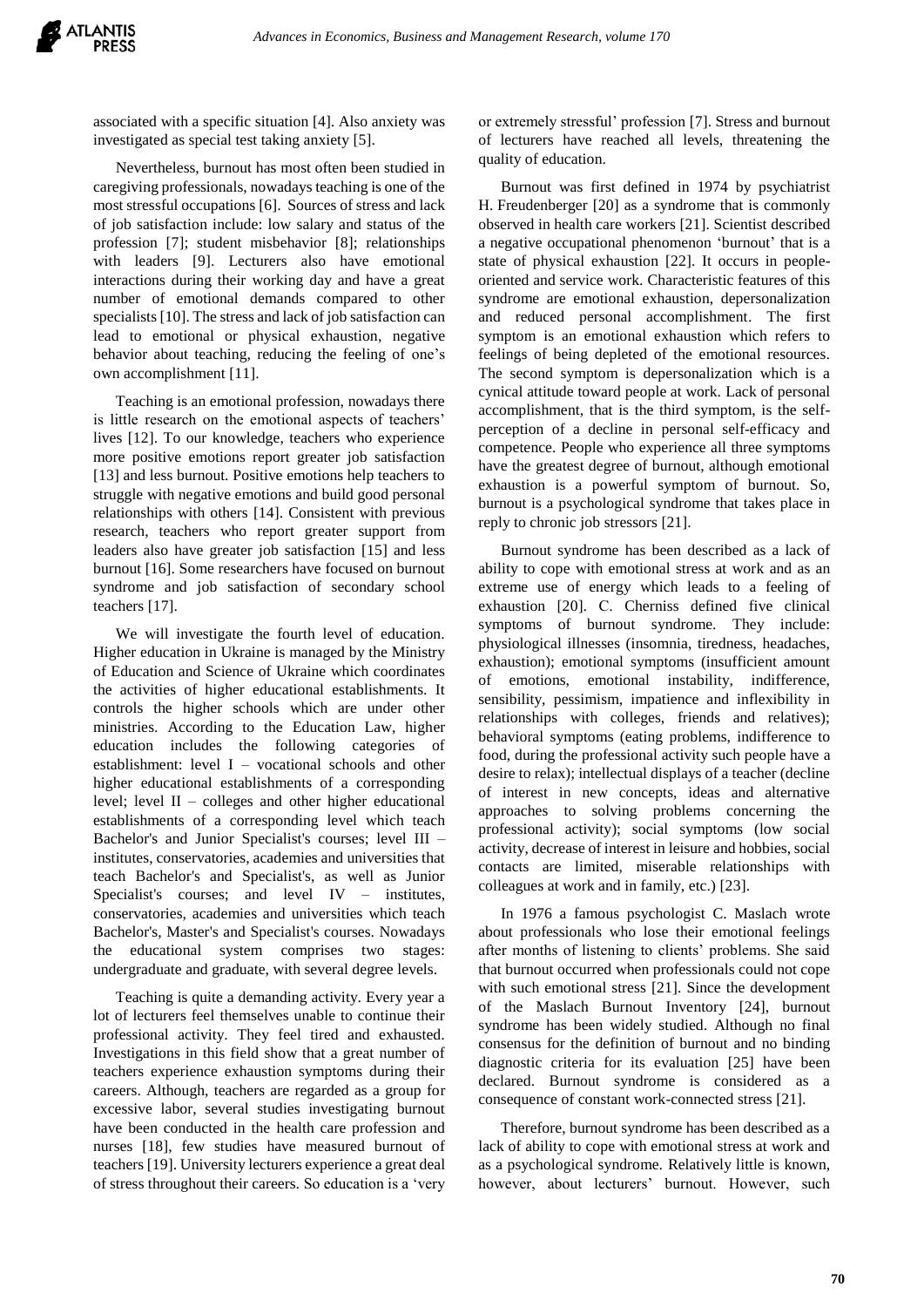lecturers experience unpleasant emotions that lead to emotional exhaustion and they are not effective at their working place.

Specifically, we investigated whether the lecturers experience burnout. The relationship between gender and the syndrome of emotional burnout was also explored. The aim of this article was to explore the presence of phases and symptoms of burnout syndrome among university lecturers. Our survey included the following tasks: to estimate the phases of burnout of lecturers; to estimate the symptoms of burnout of lecturers; to explore the relationship between gender and the emotional burnout syndrome.

## **2. METHODS**

### *2.1. Participants and procedure*

An observational study was conducted with 22 lecturers at National Aviation University, Kiev, Ukraine. National Aviation University is one of the most powerful higher educational facilities and has the highest IV accreditation level. In 2018 National Aviation University celebrated its 85-th anniversary of successful activity. Educational process is ensured by a team of highly qualified lecturers. The University provides professional work to promote educational services and the development of students as specialists in selected fields. Our sample consisted of 14 females and 8 males. The age of the lecturers varied from young lecturers (the youngest was 25 years old) to retired lecturers (the oldest was 61 years). The influence of working conditions on physical health, emotional well-being and development of burnout syndrome was investigated. The main instrument we used was the questionnaire designed according to the methods developed by V. Boyko [26], which allows identification of burnout syndrome in its three phases with four symptoms in each of the phases. Lecturers were informed about the investigation in written information several weeks prior to onset of the study.

### *2.2. Measures*

V. Boyko is one of the most prominent researchers of burnout syndrome. Boyko's inventory contains items related to various forms of burnout. He described in detail the clinical picture of burnout syndrome as a dynamic process. V. Boyko introduced some additional features into the burnout syndrome definition. He distinguished three phases in the syndrome (tension, resistance and exhaustion) each expressed with four symptoms (Phase Tension: experiencing psychotraumatic events, dissatisfaction with oneself, feeling of being caged, anxiety and depression; Phase Resistance: inadequate emotional response, emotional-ethical disorientation, economy of emotions, reduction of professional responsibilities; Phase Exhaustion: emotional deficit, emotional avoidance, depersonalization, psychosomatic and psycho-vegetative disorders) with 7 items for each of them.

V. Boyko developed an 84-item questionnaire to estimate the phases and appreciate the degree of hardness of burnout symptoms [26]. Each item in its positive or negative variant implements a different number of points (1, 2, 3, 5 or 10 points), which allows the formation of a total score (range 0 to 30 points) for each of the symptoms. The higher is the total score, the more expressed is the symptom of burnout syndrome. After the total score by symptoms is achieved, the questionnaire starts forming a total score by phases. The rating by phases can be from 0 to 120 points. The quantitative indicators can represent what is the level of development of the phase. Special attention is devoted to symptoms scoring more than 20 points. They are the leading symptoms and the phase that contains them is determined as dominant. It is significant to note to what phase of the appearance of burnout syndrome are related to the leading symptoms and in which phase they are the most numerous.

Such interpretation of the scales is an essential advantage of V. Boyko's inventory. It makes it easier for psychologists to compare the obtained results with other psycho-diagnostic techniques. Such an instrument can give you enough information to be used in applying an individual or group approach in psycho-prophylaxis and psychological correction. Depending on the aim of the research the questionnaires can be completed either with identifiable details or anonymously. The respondents can be tested individually or in a group. The proposed estimation method should be analyzed by a professional psychologist. An appreciable advantage of this instrument is the ability to use it in the prophylaxis and prevention of the burnout syndrome. So, V. Boyko's method is appropriate for assessment of the burnout syndrome.

### **3. RESULTS**

The workload is always associated with burnout. The work of lecturers is psychically demanding, allows limited rest and is associated with sleep deprivation. The below results suggested that the second stage of burnout was significantly higher than others. Consequently, participants had such stages of burnout: 29,85 % – tension,  $38.51\%$  – resistance and  $31.51\%$  – exhaustion (Figure 1). Thus, those who reported higher stages of burnout also reported the higher quantity of negative emotions connected with their job.

The symptomatology of burnout proves to be extremely complex. However, the syndrome has nowadays been described in around 60 professions and groups of people. After all, burnout is associated with considerable suffering, health problems and reduced personal accomplishments at work.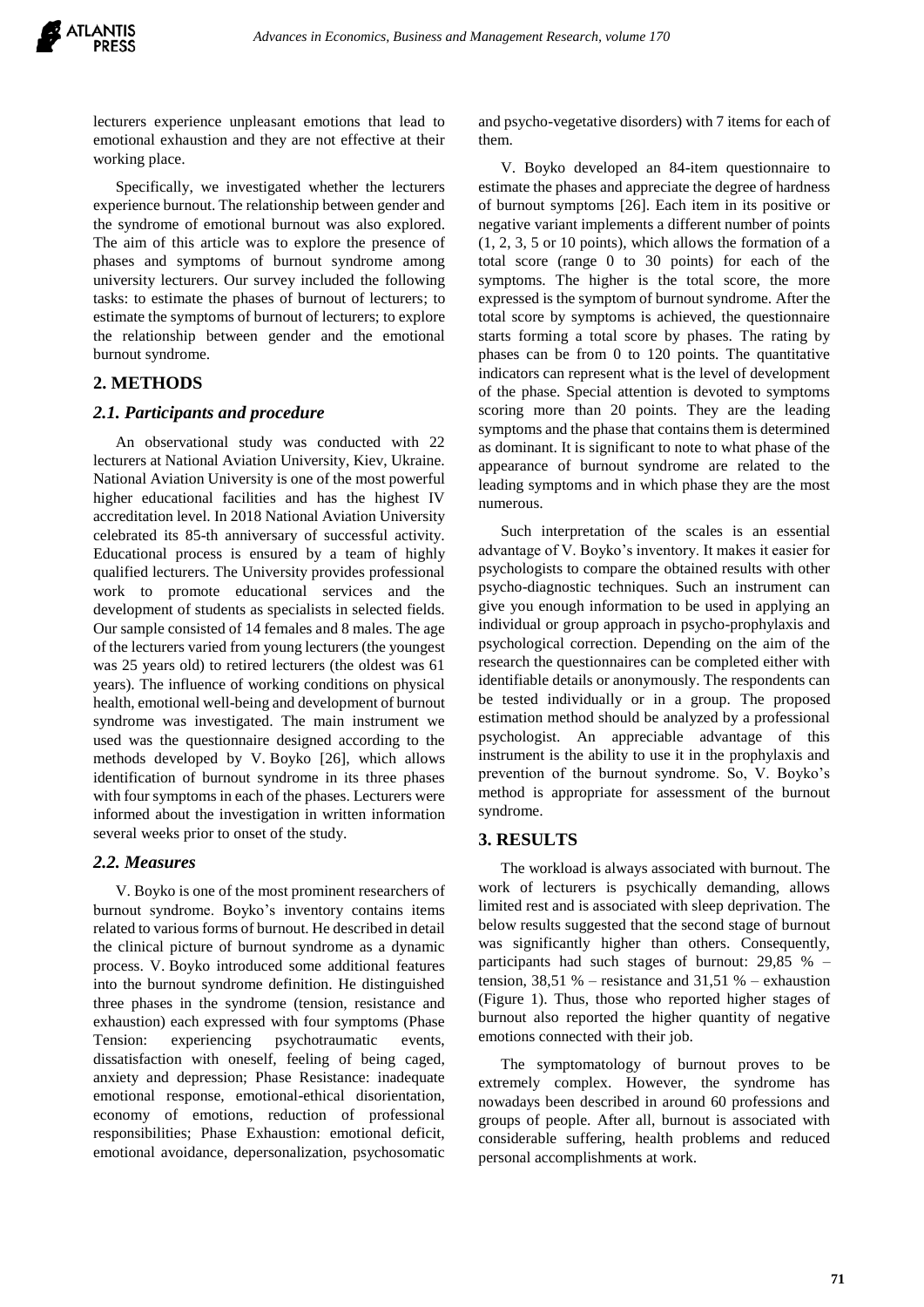

**Figure 1** Formation of burnout phases depending on the score obtained

Of the participants, 10,16 % experienced psychotraumatic events; 7,25 % had dissatisfaction with themselves; 4,53 % had the feeling of being caged; 7,94 % felt anxiety and depression; 8,59 % experienced inadequate emotional response; 7,69 % had emotionalethical disorientation; 12,73 % experienced economy of emotions; 9,5 % felt reduction of professional responsibilities; 5,19 % had emotional deficit; 6,43 % experienced emotional avoidance; 6,15 % felt depersonalization; 13,74 % had psychosomatic and psycho-vegetative disorders (see also Figure 2). All in all, we found a high prevalence of resistance among 38,51 % of staff. The active symptoms of burnout were psychosomatic and psycho-vegetative disorders, economy of emotions, experiencing psycho-traumatic events and there was a complication. We found that the youngest and the most educated lecturers had lower levels of burnout syndrome. The results suggest that there is a need to develop effective strategies to reduce the development of burnout symptoms and stages. It is the individual, social and economic consequences of this that show the hurried importance of the diagnosis of burnout syndrome because of a rise of lecturer's working activity in days off. Figure 2 shows the level of formation of burnout symptoms depending on the score obtained.



**Figure 2** Symptoms of burnout syndrome of lecturers

The relationship between gender and the syndrome of emotional burnout is not monosemantic. It is notable that men burn more than women, others – vice versa. Consequently, there is influence of gender on the phases of emotional burnout. We further decided to reveal the interconnection of gender and stages of burnout. Interconnection of gender and phases of the emotional burnout syndrome are presented in the Figures 3 and 4.



**Figure 3** Formation of men burnout phases

Burnout is connected with a lower effectiveness at work, a decreased job satisfaction and a reduced commitment to the job (Maslach C., 2001). It is associated with tendency to leave one's job. The display of burnout depends on gender aspects and individual well-being. Therefore, the most developed stage of emotional burnout syndrome of men was tension. It was diagnosed in 47,45 % of the participants (Figure 4).



**Figure 4** Formation of women burnout phases

Among those with more severe level of burnout, resistance (42,73 %) was more common than other stages.

Thus, we can conclude that men are more likely to respond through the first phase of the emotional burnout syndrome – 'tension', while women are more likely to respond by the second stage of the syndrome – 'resistance' (see Figures 3 and 4). In our study, both perceived conflicts and poor relationships with other staff members were strong risk factors for severe stages of women burnout. Preventing conflicts and improving communication at work may therefore decrease the risk of burnout syndrome. Intensive communication between colleagues at work may help lecturers feel that the work they do is valued and escape from feelings of guilt.

Some studies point out that negative effects of burnout can appear not only in those directly touched, but also in people around them. For example, one study showed that doctors with high stages of burnout report more treatment errors than do doctors without this syndrome. As well, the risk of the appearance of burnout syndrome increases when there are any treatment errors (West C.P. et al., 2006). In comparison with other professions, teachers show high levels of burnout. In Ukraine as well as in many other countries, there are beginner lecturers who leave the profession after a few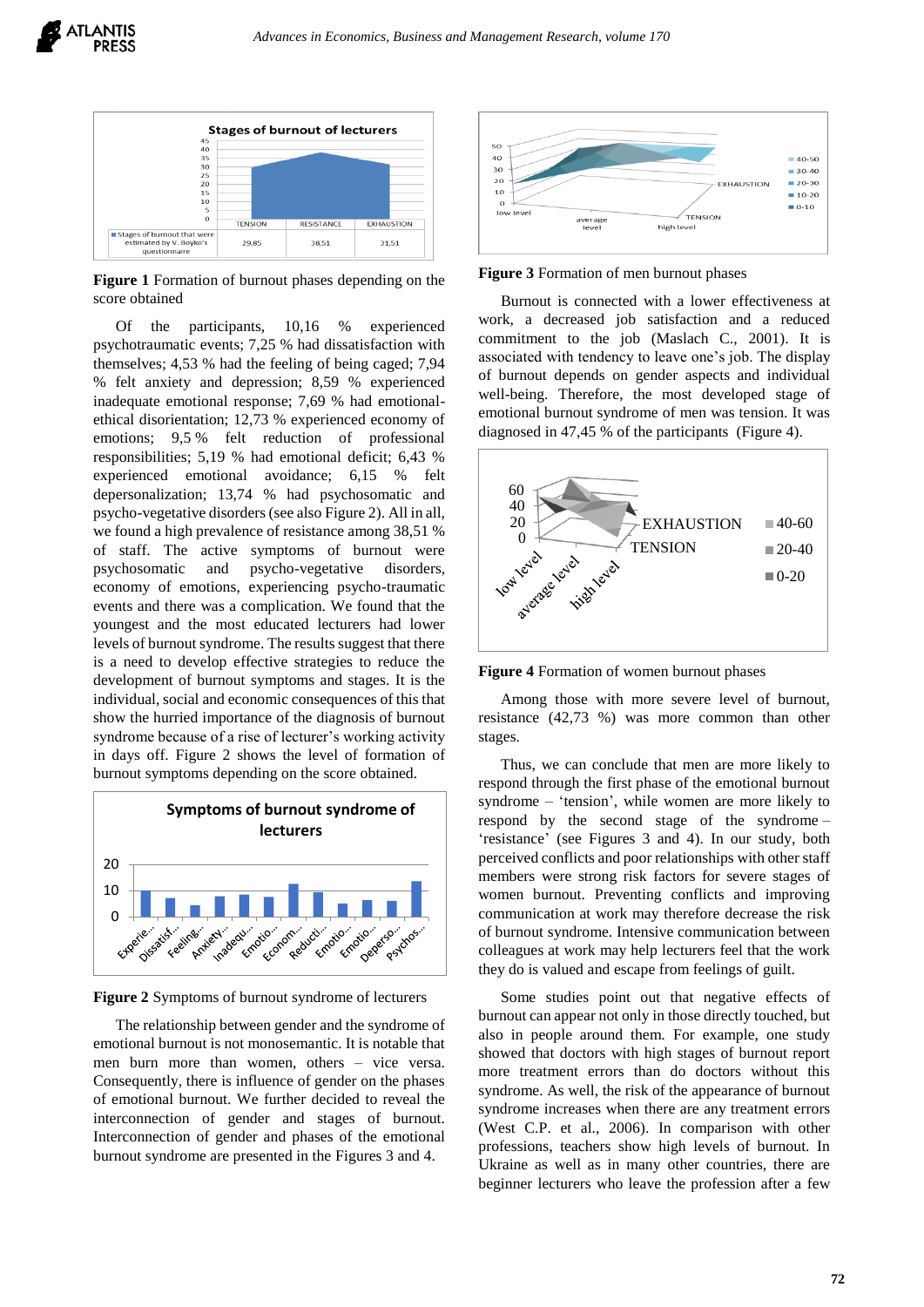years because of low salaries. Also, poor work organization is connected with more stress and creates burnout. Increasing of the salaries and preventing teachers from burning out, seems to be one promising approach in resolving the issue of overstrain in teaching.

## **4. DISCUSSION**

Nowadays burnout is a problem more common than generally believed. It has a great influence on both society and lecturers. Lecturers showed high burnout rates, especially older specialists. They had such symptoms of burnout: psychosomatic and psychovegetative disorders, economy of emotions and experiencing psychotraumatic events. Although, it is important to mark that the majority of lecturers are not stressed, overloaded or burned-out. Nevertheless, the great majority of lecturers are pleasured, rapt and find their work satisfying. However, the negative aspects of teaching have dominated. So, lecturers need to regulate emotions that help them to be more effective in achieving academic goals, building high-grade relationships with leaders, and maintaining good discipline practices (Sutton R., 2004).

## **5. CONCLUSIONS**

Analysis of phases and symptoms of burnout syndrome and psycho-physiological features of professional work of lecturers allowed us to determine psychological strategies to decrease the risk of burnout syndrome. They are: improving communication at work; preventing conflicts; specifying objectives precisely; preparing evidence for questions of students; preparing counter arguments to the likely objections of students; deciding in advance what compromise to accept; becoming more task-orientated. Developing good communicative process 'student – lecturer' can help lecturer succeed in career. Interpersonal communication is certainly able to be increased. Intensive communicative process 'student – lecturer' at work may help lecturers feel that the work they do is valued and escape from feelings of guilt.

Obviously, approximately half of the participants (men) had the first stage of the burnout syndrome. The prevalence of stages of burnout was higher among women than among men. Moreover, participants (women) who had a current major burnout reported work-related problems. Although, there were significant gender differences at the general stage of burnout. This may reflect the importance of work in men's and women's lives.

Finally, lecturers should consistently manage their own emotional displays as well as the emotions of their students. To cope with stress at work lecturers need to have high ability of regulation of emotions which is associated with positive effect, principal support and job satisfaction. Lecturers with higher ability of regulation of emotions are better equipped to deal with the intense emotion-laden demands of their work (e.g., student misbehavior: interruptions, rule violations and also relationships with leaders) that may increase tension, resistance, exhaustion and decrease job satisfaction. Although, most lecturers are aware of the repercussions of poor emotion regulation, they do not want to destroy forever a lecturer's relationship with any student. The more difficult students burden lecturers, the more probability of appearance of burnout is and vice versa. Similarly, many studies on teachers show that negative emotions, e.g., due to student misbehavior, are the important predictors of work overload. In conclusion, teaching is traditionally viewed as a profession with high requirements. The aim is to reduce stressors. Individual strategies have been considered to prevent burnout. They include relaxation, time management, training in interpersonal and social skills, teambuilding and meditation. Although, today's lecturers have many different motives for working in the classroom, teaching can be said to be a mission for many entering the profession.

## **REFERENCES**

- [1] Honkonen, T. Ahola, K. Pertovaara, M. et al. (2006), *The association between burnout and physical illness in the general population – results from the Finnish Health 2000 Study.* Res. 61, pp. 59–66.
- [2] Al-Hagery, M.A. Alfaozan, S.S. Alghofaily, H.A. Hadwan, M.A. (2020), "Knowledge Extraction Methods as a Measurement Tool of Depression Discovery in Saudi Society International", *Journal of Information Technology and Computer Science,* vol.12, No.4, pp.1-10.
- [3] Ucar, M.K. Bozkurt, M.R. Bozkurt, F. (2016), "Sympathetic Skin Response: A New Biological Signal that can be used in Diagnosis of Fibromyalgia Instead of Beck Depression Inventory", *International Journal of Image, Graphics and Signal Processing,* vol.8, N.7, pp. 32- 40.
- [4] Nandang & Budima, R. (2019), "The Influence of Computer Attitude, Grade Point Average and Computer Self-Efficacy Against Computer Anxiety", *International Journal of Education and Management Engineering,* vol. 9, No. 5, pp.10-17.
- [5] Khan, A. & Madden, J. (2018), "Active Learning: A New Assessment Model that Boost Confidence and Learning While Reducing Test Anxiety", *International Journal of Modern Education and Computer Science,* vol.10, N.12, pp. 1-9.
- [6] Johnson, S. Cooper, C.L. Cartwright, S. Donald, I. Taylor, P. Millet, C. (2005), "The experience of